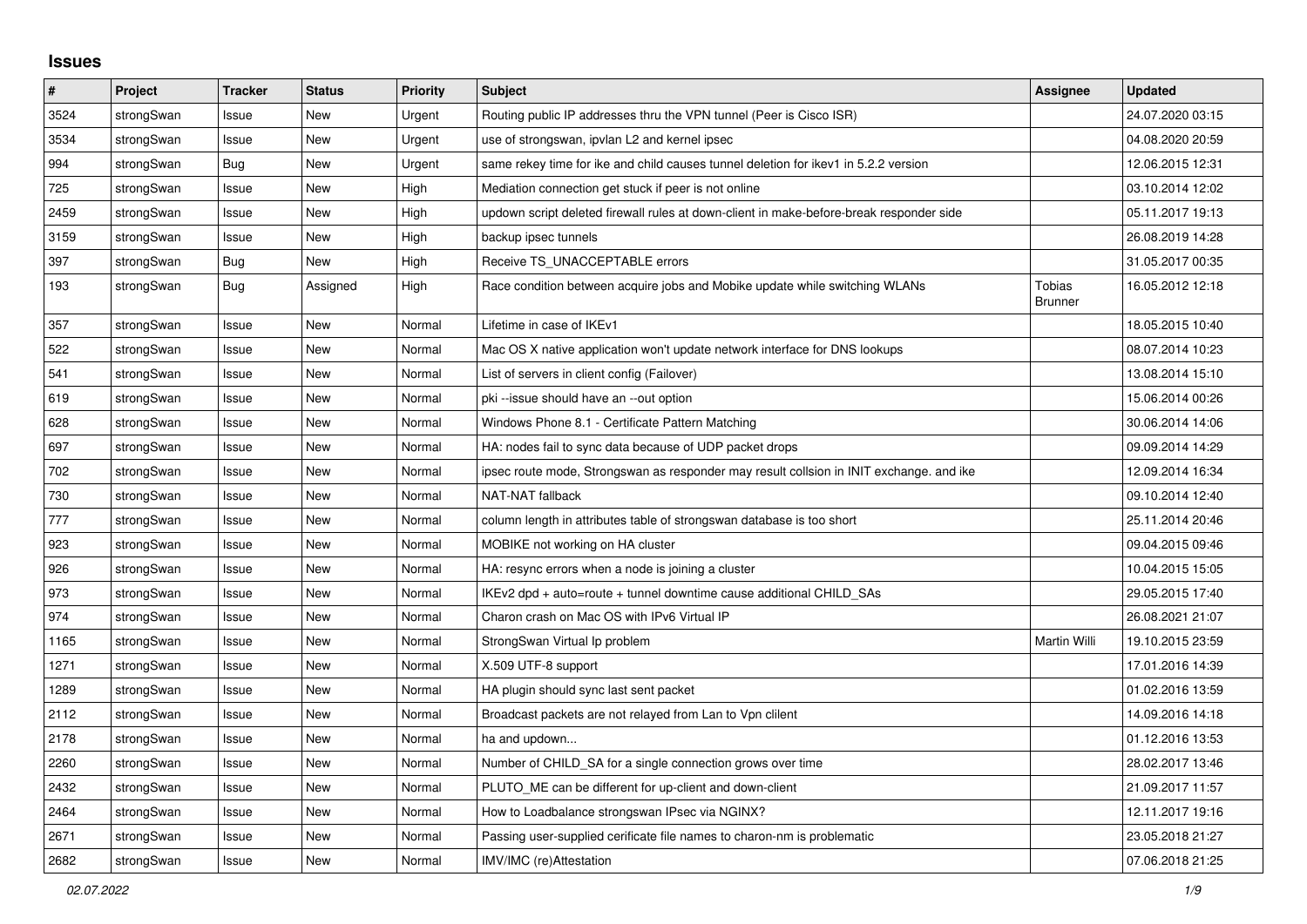| $\vert$ # | Project    | <b>Tracker</b> | <b>Status</b> | <b>Priority</b> | Subject                                                                                                  | <b>Assignee</b>   | <b>Updated</b>   |
|-----------|------------|----------------|---------------|-----------------|----------------------------------------------------------------------------------------------------------|-------------------|------------------|
| 2691      | strongSwan | Issue          | New           | Normal          | Strongswan and KSOFTIRQ cpu utilization                                                                  |                   | 26.06.2018 14:34 |
| 2701      | strongSwan | Issue          | <b>New</b>    | Normal          | Low bandwidth when Iperfing data thorugh IPSEC tunnel                                                    |                   | 07.07.2020 13:38 |
| 3298      | strongSwan | Issue          | New           | Normal          | strategies to improve strongswan performance per single SA                                               |                   | 23.12.2019 14:05 |
| 3326      | strongSwan | Issue          | New           | Normal          | update custom routing table (table 220 by default) with new routes if new networks and routes<br>appear  |                   | 10.02.2020 12:01 |
| 3545      | strongSwan | Issue          | <b>New</b>    | Normal          | Configuration model for multiple-VRF tunnel endpoints                                                    |                   | 18.08.2020 13:50 |
| 87        | strongSwan | Feature        | New           | Normal          | IPsec Multicast Support                                                                                  |                   | 19.12.2014 14:20 |
| 215       | strongSwan | Feature        | New           | Normal          | strongswan NetworkManager plugin: make the "normal" ipsec configuration usable                           |                   | 12.08.2012 04:47 |
| 312       | strongSwan | Feature        | New           | Normal          | Feature Request: Option to limit or disable sending of ADDITIONAL * ADDRESS list for MOBIKE<br>Responder |                   | 13.03.2013 19:19 |
| 640       | strongSwan | Feature        | <b>New</b>    | Normal          | Provide an init_once() abstraction layer                                                                 |                   | 10.07.2014 15:10 |
| 641       | strongSwan | Feature        | New           | Normal          | kernel-iph virtual IP support and IKE routing lookups ignoring IPsec routes                              |                   | 10.07.2014 15:11 |
| 642       | strongSwan | Feature        | <b>New</b>    | Normal          | Windows Named Pipe stream and service                                                                    |                   | 10.07.2014 15:11 |
| 643       | strongSwan | Feature        | New           | Normal          | CNG/Bcrypt native Windows crypto plugin                                                                  |                   | 10.07.2014 15:12 |
| 644       | strongSwan | Feature        | New           | Normal          | Non-monolithic Windows build                                                                             |                   | 10.07.2014 15:12 |
| 645       | strongSwan | Feature        | New           | Normal          | Support HeapAlloc() and friends in leak-detective                                                        |                   | 10.07.2014 15:12 |
| 746       | strongSwan | Feature        | New           | Normal          | Different radius server(s) for accounting                                                                |                   | 22.10.2014 12:23 |
| 766       | strongSwan | Feature        | New           | Normal          | Make retransmit settings tunable by connection                                                           |                   | 14.11.2014 10:02 |
| 927       | strongSwan | Feature        | New           | Normal          | Charon: Implement route events and add an consumer in updown plugin                                      |                   | 11.04.2015 12:02 |
| 930       | strongSwan | Feature        | New           | Normal          | Option to have non-sequential v6 roadwarrior addresses                                                   |                   | 12.01.2016 16:36 |
| 1057      | strongSwan | Feature        | New           | Normal          | conn switching based on eap identity                                                                     |                   | 24.03.2020 10:14 |
| 1081      | strongSwan | Feature        | New           | Normal          | Active/standby VPN Gateway Failover                                                                      |                   | 21.08.2015 22:01 |
| 1207      | strongSwan | Feature        | New           | Normal          | Add more than 2 hosts support to HA plugin and make it configurable                                      |                   | 08.12.2015 05:05 |
| 1251      | strongSwan | Feature        | New           | Normal          | FreeBSD HA                                                                                               |                   | 11.01.2016 22:01 |
| 1265      | strongSwan | Feature        | <b>New</b>    | Normal          | An option to disable NAT-T                                                                               |                   | 23.06.2021 19:41 |
| 2361      | strongSwan | Feature        | New           | Normal          | Import .sswan files from NetworkManager                                                                  |                   | 12.06.2017 15:25 |
| 2707      | strongSwan | Feature        | New           | Normal          | More attributes taken/translated from radius attributes                                                  |                   | 14.07.2018 15:21 |
| 3075      | strongSwan | Feature        | New           | Normal          | <b>IPsec Labelling</b>                                                                                   |                   | 29.05.2019 17:09 |
| 3398      | strongSwan | Feature        | New           | Normal          | Android client - allow configuring eap_id with EAP-TLS                                                   |                   | 06.04.2020 23:19 |
| 3441      | strongSwan | Feature        | <b>New</b>    | Normal          | [Android] Lock modification of VPN configurations on work devices                                        |                   | 11.05.2020 10:00 |
| 3651      | strongSwan | Feature        | New           | Normal          | Support for FC-SP-2                                                                                      |                   | 07.01.2021 20:04 |
| 129       | strongSwan | Feature        | Assigned      | Normal          | Relations between ike/child/peer_cfg                                                                     | Martin Willi      | 06.02.2012 10:50 |
| 173       | strongSwan | Feature        | Assigned      | Normal          | Support for IP address ranges in traffic selectors                                                       | Tobias<br>Brunner | 14.06.2012 11:31 |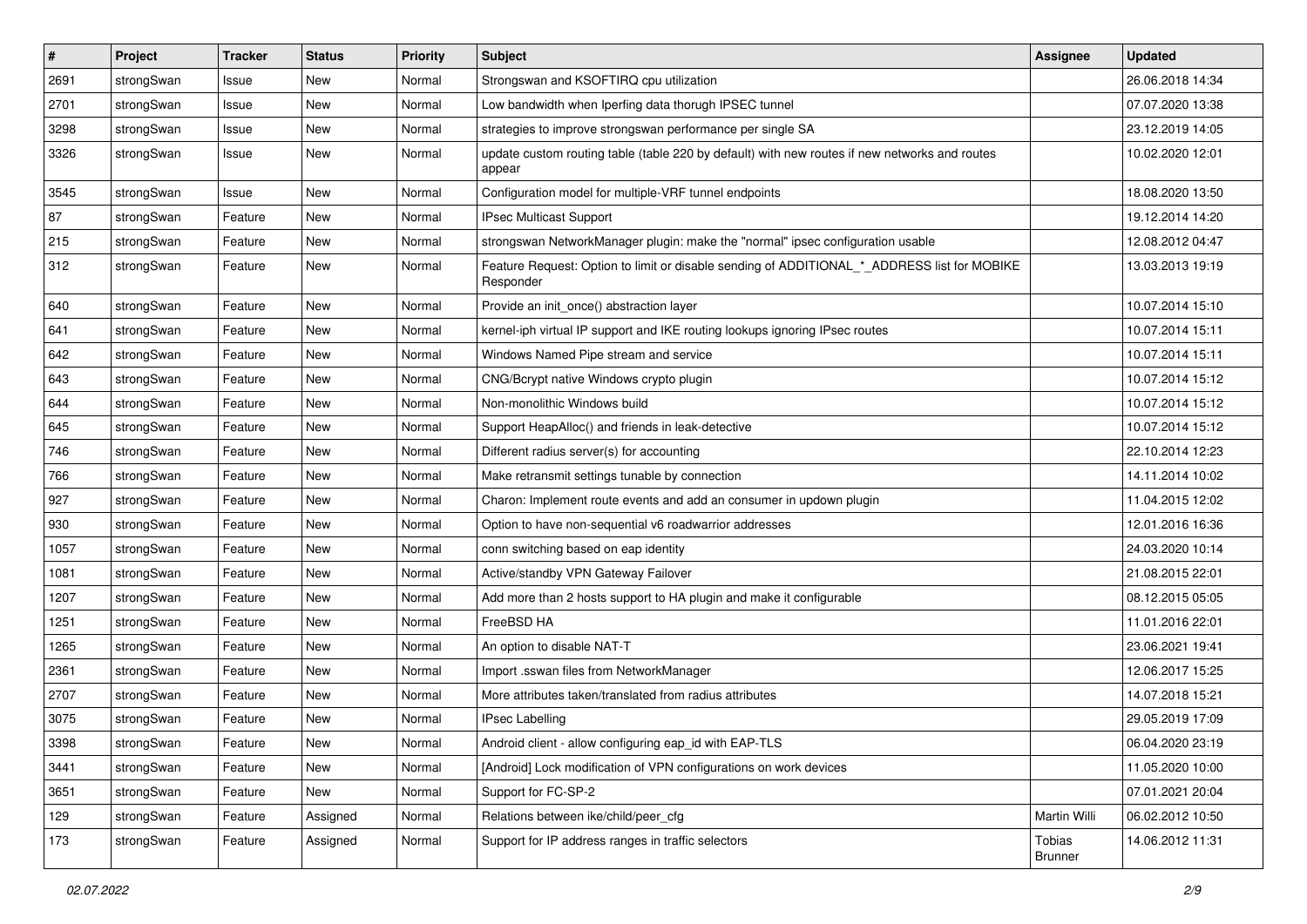| $\sharp$ | Project    | <b>Tracker</b> | <b>Status</b> | <b>Priority</b> | <b>Subject</b>                                                                                                                                          | <b>Assignee</b>          | <b>Updated</b>   |
|----------|------------|----------------|---------------|-----------------|---------------------------------------------------------------------------------------------------------------------------------------------------------|--------------------------|------------------|
| 2189     | strongSwan | Feature        | Assigned      | Normal          | Support RFC 8229: TCP Encapsulation of IKE and IPsec Packets                                                                                            | Tobias<br><b>Brunner</b> | 05.06.2020 19:48 |
| 352      | strongSwan | Issue          | Feedback      | Normal          | unable to allocate SPIs from kernel when running 32 bit binaries on 64 bit Linux                                                                        |                          | 17.04.2018 14:59 |
| 359      | strongSwan | Issue          | Feedback      | Normal          | <b>Mediation Server Connection</b>                                                                                                                      | Tobias<br><b>Brunner</b> | 16.07.2013 16:25 |
| 404      | strongSwan | Issue          | Feedback      | Normal          | TNC: Update HowTos and implement some compilation flag checking                                                                                         | Andreas<br>Steffen       | 10.09.2013 13:58 |
| 462      | strongSwan | Issue          | Feedback      | Normal          | strongswan android app can not use on android 4.4 OS                                                                                                    | Tobias<br><b>Brunner</b> | 06.01.2014 13:07 |
| 482      | strongSwan | Issue          | Feedback      | Normal          | NAT-NAT connection                                                                                                                                      | Tobias<br><b>Brunner</b> | 09.10.2014 12:37 |
| 542      | strongSwan | Issue          | Feedback      | Normal          | Nesting tunnels                                                                                                                                         | Andreas<br>Steffen       | 07.03.2014 09:22 |
| 552      | strongSwan | Issue          | Feedback      | Normal          | move pki tool to ipsecdir                                                                                                                               | Tobias<br><b>Brunner</b> | 14.04.2014 13:52 |
| 817      | strongSwan | Issue          | Feedback      | Normal          | <b>IKEv2 IPv6 Router Advertisement</b>                                                                                                                  |                          | 27.03.2020 17:14 |
| 1157     | strongSwan | Issue          | Feedback      | Normal          | Message ID overflow RFC 5996 2.2                                                                                                                        |                          | 12.10.2015 13:52 |
| 1276     | strongSwan | Issue          | Feedback      | Normal          | Threading: ext-auth hook blocks any other connection attempt                                                                                            |                          | 27.01.2016 12:28 |
| 1334     | strongSwan | Issue          | Feedback      | Normal          | Version 5.3.5, duplicated tunnel aftr IKE_SA rekeyed                                                                                                    |                          | 10.03.2016 11:06 |
| 1338     | strongSwan | Issue          | Feedback      | Normal          | problem with changing esp algorithm in strongswan                                                                                                       |                          | 10.03.2016 18:23 |
| 1383     | strongSwan | Issue          | Feedback      | Normal          | How to limit the amount of the installed Child_SAs                                                                                                      |                          | 08.04.2016 11:20 |
| 1422     | strongSwan | Issue          | Feedback      | Normal          | IKEv1: IKE_SA reauth vs. CHILD_SA rekey race prevents IKE_SA reauthentication in time                                                                   |                          | 20.04.2016 15:06 |
| 1456     | strongSwan | Issue          | Feedback      | Normal          | Missing Tunnel-Client-Endpoint & Tunnel-Server-Endpoint AVP in RADIUS Accounting Start/Stop<br>messages                                                 |                          | 11.05.2016 11:54 |
| 2077     | strongSwan | Issue          | Feedback      | Normal          | Grace period before reassigning offline IP lease                                                                                                        |                          | 06.10.2017 10:44 |
| 2110     | strongSwan | Issue          | Feedback      | Normal          | Remote Identity (IDr) in IKE AUTH Response is sent as hex-encoded binary value instead of text<br>when setting leftid to type KEY_ID (leftid=@#xxxxxxx) |                          | 13.09.2016 21:42 |
| 2160     | strongSwan | Issue          | Feedback      | Normal          | support for opportunistic encryption                                                                                                                    |                          | 06.05.2020 10:32 |
| 2184     | strongSwan | Issue          | Feedback      | Normal          | configuration with multiple RSA keys                                                                                                                    |                          | 14.12.2016 13:09 |
| 2203     | strongSwan | Issue          | Feedback      | Normal          | Protecting symetric traffic using high availability in gateway to gateway setup (both active)                                                           |                          | 15.02.2017 14:20 |
| 2319     | strongSwan | Issue          | Feedback      | Normal          | gives up trying to bring up connection after DNS SERVFAIL                                                                                               |                          | 08.05.2017 15:41 |
| 2357     | strongSwan | Issue          | Feedback      | Normal          | How to initiate IPsec SA Transport Mode without IKE?                                                                                                    |                          | 18.01.2021 18:36 |
| 2394     | strongSwan | Issue          | Feedback      | Normal          | IP is not assigned after re-authentication                                                                                                              |                          | 04.08.2017 19:03 |
| 2400     | strongSwan | Issue          | Feedback      | Normal          | Is DPD supposed to detect dead tunnel, or dead IKE instance                                                                                             |                          | 11.01.2019 22:53 |
| 2411     | strongSwan | Issue          | Feedback      | Normal          | VPN server name resolution is done via overlay DNS server upon IKE disconnect                                                                           |                          | 22.08.2017 10:42 |
| 2446     | strongSwan | Issue          | Feedback      | Normal          | Traffic loss during IKE reauth despite make-before-break enabled                                                                                        |                          | 27.11.2017 17:12 |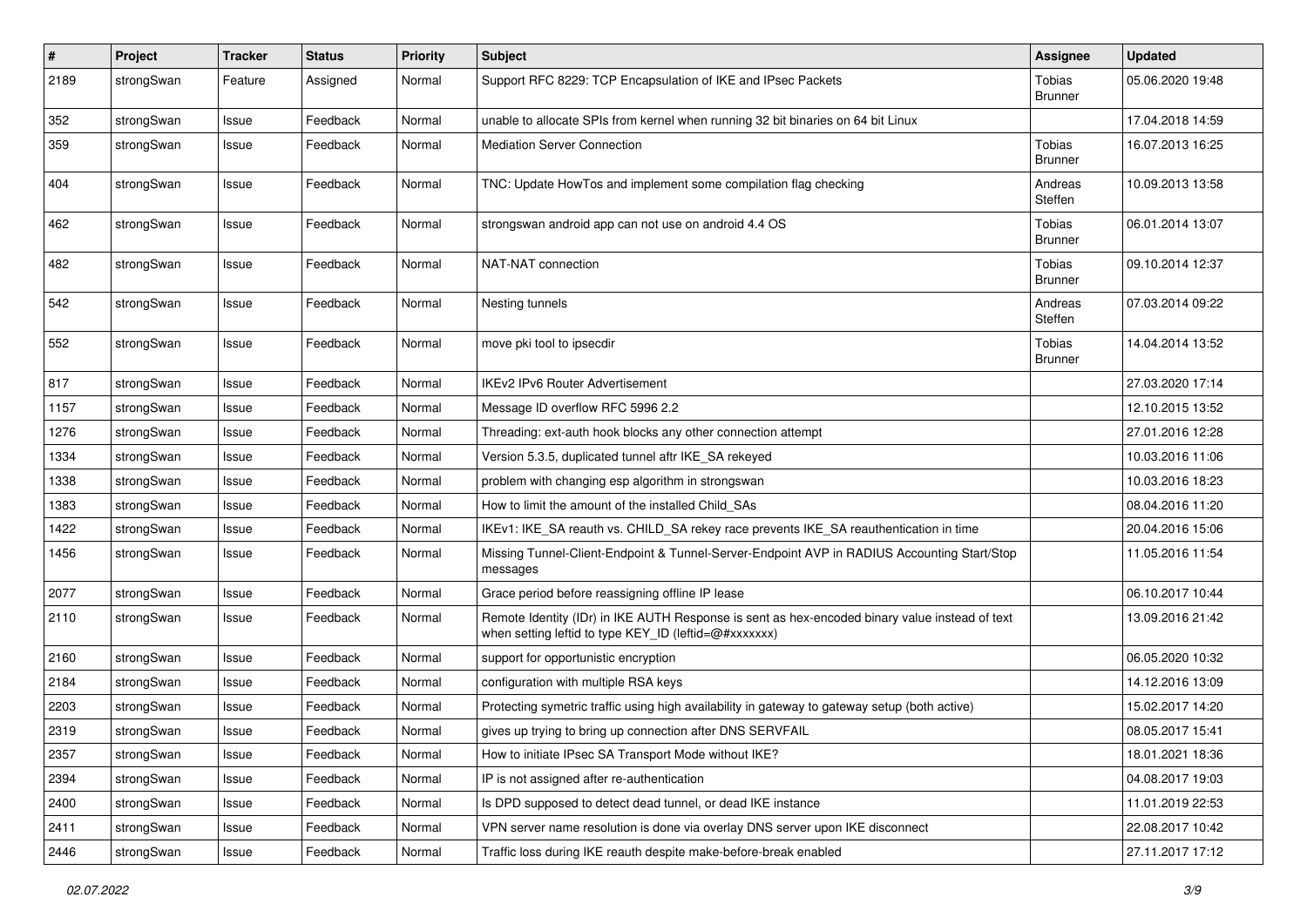| $\pmb{\#}$ | Project    | <b>Tracker</b> | <b>Status</b> | <b>Priority</b> | Subject                                                                                                            | <b>Assignee</b>                 | <b>Updated</b>   |
|------------|------------|----------------|---------------|-----------------|--------------------------------------------------------------------------------------------------------------------|---------------------------------|------------------|
| 2493       | strongSwan | Issue          | Feedback      | Normal          | Pkcs11 Plugin Returns w/Bogus Return Code                                                                          | Jordan Hrycaj                   | 12.12.2017 15:58 |
| 2494       | strongSwan | Issue          | Feedback      | Normal          | Problems With 64bit Slot IDs With Pkcs11 Plugin                                                                    | Jordan Hrycaj                   | 12.12.2017 16:03 |
| 2560       | strongSwan | Issue          | Feedback      | Normal          | Duplicate CA cert requests sent                                                                                    |                                 | 28.02.2018 10:54 |
| 2580       | strongSwan | Issue          | Feedback      | Normal          | [CFG] handling xx attribute failed in Android or Ubuntu, but works in macOS                                        |                                 | 09.03.2018 17:49 |
| 2618       | strongSwan | Issue          | Feedback      | Normal          | Query regarding assignment of Tunnel IP                                                                            |                                 | 09.04.2018 10:57 |
| 2621       | strongSwan | Issue          | Feedback      | Normal          | Android: VPN connection stops working, strongSwan shows Connected                                                  |                                 | 06.07.2018 13:06 |
| 2678       | strongSwan | Issue          | Feedback      | Normal          | Phase 1 issue                                                                                                      |                                 | 07.06.2018 20:06 |
| 2726       | strongSwan | Issue          | Feedback      | Normal          | Strongswan selects wrong source IP                                                                                 |                                 | 23.08.2018 13:38 |
| 2750       | strongSwan | Issue          | Feedback      | Normal          | setting WFP SA SPI failed: 0x80320035                                                                              |                                 | 27.05.2019 11:59 |
| 2816       | strongSwan | Issue          | Feedback      | Normal          | order of DNS entries is reversed in /etc/resolv.conf                                                               |                                 | 06.11.2018 10:41 |
| 2835       | strongSwan | Issue          | Feedback      | Normal          | Rekeyed SA can't be deleted in standby node                                                                        |                                 | 19.12.2018 02:52 |
| 2870       | strongSwan | Issue          | Feedback      | Normal          | DNS resolution outside of tunnel if DNS server is in remote TS                                                     |                                 | 22.01.2019 11:06 |
| 2958       | strongSwan | Issue          | Feedback      | Normal          | Trap policies with unspecified remote IP covering multiple specific ports constantly produce new<br><b>IKE SAs</b> |                                 | 11.03.2019 15:03 |
| 2964       | strongSwan | Issue          | Feedback      | Normal          | Route to IKE Gateway Fails to Update Under Particular Configuration                                                |                                 | 13.03.2019 10:38 |
| 2966       | strongSwan | Issue          | Feedback      | Normal          | Problems with large amount of subnets in leftsubnet configuration                                                  |                                 | 02.04.2019 10:35 |
| 3072       | strongSwan | Issue          | Feedback      | Normal          | Windows 10: setting WFP SA SPI fails with error 0x80320014                                                         |                                 | 29.05.2019 14:34 |
| 3097       | strongSwan | Issue          | Feedback      | Normal          | charon restart behaviour                                                                                           |                                 | 24.06.2019 16:09 |
| 3122       | strongSwan | Issue          | Feedback      | Normal          | Strongswan software iterupts                                                                                       |                                 | 18.07.2019 02:27 |
| 3151       | strongSwan | Issue          | Feedback      | Normal          | Forecast stops forwarding multicast                                                                                |                                 | 26.08.2019 14:06 |
| 3154       | strongSwan | Issue          | Feedback      | Normal          | signature validation failed only with sha2                                                                         |                                 | 20.08.2019 11:51 |
| 3254       | strongSwan | Issue          | Feedback      | Normal          | Log level in android level                                                                                         |                                 | 08.11.2019 08:36 |
| 3268       | strongSwan | Issue          | Feedback      | Normal          | Traffic disruption -- policy-based VPN to AWS VPN service                                                          |                                 | 15.11.2019 16:53 |
| 3282       | strongSwan | Issue          | Feedback      | Normal          | Android VPN client keeps retrying in airplane mode                                                                 |                                 | 29.11.2019 16:06 |
| 3291       | strongSwan | Issue          | Feedback      | Normal          | IPSec IKEv2 Client to VPN service 2                                                                                | <b>Tobias</b><br><b>Brunner</b> | 16.08.2020 12:58 |
| 3304       | strongSwan | Issue          | Feedback      | Normal          | Found unsupported critical X.509 extension: X509v3 Name Constraints                                                |                                 | 13.01.2020 14:50 |
| 3307       | strongSwan | Issue          | Feedback      | Normal          | Probable non compliance with RFC 7296 wrt traffic selector narrowing?                                              |                                 | 14.01.2020 16:19 |
| 3342       | strongSwan | Issue          | Feedback      | Normal          | Certain fields in Storngswan on Firestick4K are not editable                                                       |                                 | 20.02.2020 09:36 |
| 3366       | strongSwan | Issue          | Feedback      | Normal          | Uninstall "any" trap policy if start_action=trap with virtual IPs is used                                          |                                 | 13.03.2020 14:57 |
| 3377       | strongSwan | Issue          | Feedback      | Normal          | Interface ID not configured during HA synchronization                                                              |                                 | 18.03.2020 10:15 |
| 3389       | strongSwan | Issue          | Feedback      | Normal          | Child SAs not getting created after rekeying                                                                       |                                 | 30.03.2020 15:45 |
| 3392       | strongSwan | Issue          | Feedback      | Normal          | mark=%unique and no Internet-connection with VPN                                                                   |                                 | 31.07.2020 15:26 |
| 3400       | strongSwan | Issue          | Feedback      | Normal          | Windows 10 IKEv2 rekeying fails                                                                                    |                                 | 16.04.2020 17:08 |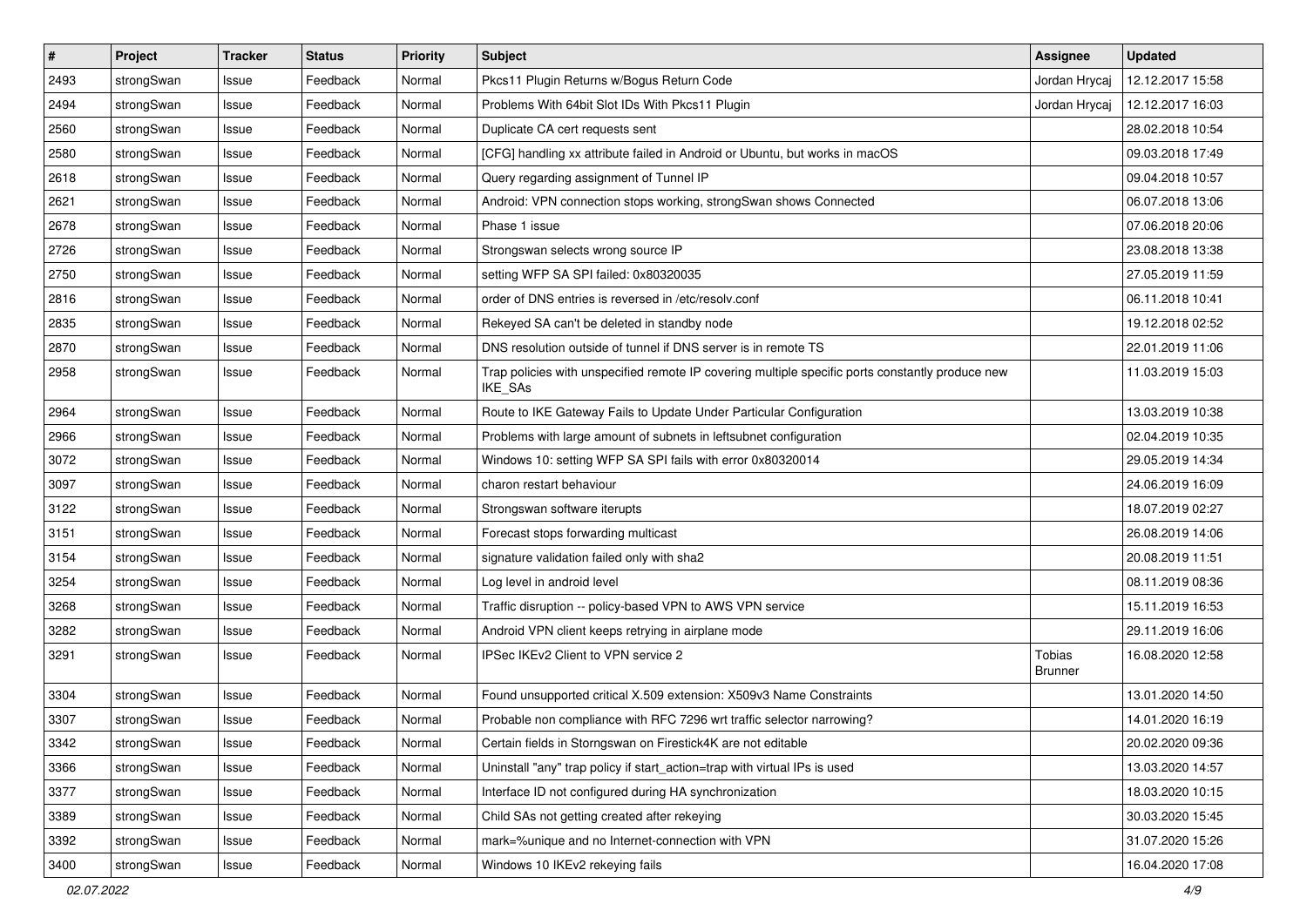| #    | Project    | <b>Tracker</b> | <b>Status</b> | <b>Priority</b> | <b>Subject</b>                                                                              | <b>Assignee</b>          | <b>Updated</b>   |
|------|------------|----------------|---------------|-----------------|---------------------------------------------------------------------------------------------|--------------------------|------------------|
| 3403 | strongSwan | Issue          | Feedback      | Normal          | IKEv2 natd false detection                                                                  |                          | 09.04.2020 14:19 |
| 3442 | strongSwan | Issue          | Feedback      | Normal          | Apply policy based on network interface in transport mode                                   |                          | 13.05.2020 10:53 |
| 3490 | strongSwan | Issue          | Feedback      | Normal          | Selecting incorrect auth mode for IKEv1                                                     |                          | 21.07.2020 21:26 |
| 3496 | strongSwan | Issue          | Feedback      | Normal          | Route-based VPN - transport mode                                                            |                          | 11.02.2021 09:55 |
| 3498 | strongSwan | Issue          | Feedback      | Normal          | FreeBSD + dhcp+farp plugin                                                                  |                          | 22.01.2021 10:44 |
| 3499 | strongSwan | Issue          | Feedback      | Normal          | ISAKMP Signature hash algorithm / EAP-TLS Authentification                                  |                          | 30.06.2020 10:40 |
| 3500 | strongSwan | Issue          | Feedback      | Normal          | swanctl --list-cert not listing all certs                                                   |                          | 29.06.2020 15:25 |
| 3516 | strongSwan | Issue          | Feedback      | Normal          | Close IKE_SA after expiry without rekey/reauth                                              |                          | 20.07.2020 19:32 |
| 3536 | strongSwan | Issue          | Feedback      | Normal          | When Create multiple tunnels restart ipsec service will establish fail.                     |                          | 03.09.2020 13:58 |
| 3537 | strongSwan | Issue          | Feedback      | Normal          | IPv6 Packets are not transferred from server to client through IPSec using RPC protocol     |                          | 01.09.2020 12:50 |
| 3552 | strongSwan | Issue          | Feedback      | Normal          | Internet disconnects after once VPN is established                                          |                          | 30.08.2020 05:35 |
| 3558 | strongSwan | Issue          | Feedback      | Normal          | deleting half open IKE_SA with x.x.x.x after timeout with iOS device                        |                          | 05.09.2020 21:23 |
| 3560 | strongSwan | Issue          | Feedback      | Normal          | PSK tunnel working - Cert fails with fragmention errors                                     | Tobias<br><b>Brunner</b> | 11.09.2020 14:15 |
| 3561 | strongSwan | Issue          | Feedback      | Normal          | Azure P2S VPN Linux connection error                                                        |                          | 15.09.2020 12:22 |
| 3564 | strongSwan | Issue          | Feedback      | Normal          | Out of order packets are generated if strong swan is running on multiple cores              |                          | 16.09.2020 10:01 |
| 3565 | strongSwan | Issue          | Feedback      | Normal          | Filtering out logs or plugin in to do so                                                    |                          | 16.09.2020 11:45 |
| 3566 | strongSwan | Issue          | Feedback      | Normal          | Number of simultaneous connections limited to 1000 in a cluster                             |                          | 18.09.2020 09:46 |
| 3568 | strongSwan | Issue          | Feedback      | Normal          | vpn connection is unstable                                                                  |                          | 23.09.2020 16:28 |
| 3573 | strongSwan | Issue          | Feedback      | Normal          | ike2 and transit traffic                                                                    |                          | 05.10.2020 10:55 |
| 3575 | strongSwan | Issue          | Feedback      | Normal          | Tunnel of IPv6 Over IPv4 not accespting Jumbo Packets                                       |                          | 23.09.2020 16:44 |
| 3576 | strongSwan | Issue          | Feedback      | Normal          | strongswan on openwrt virtual ip inside ipsec tunnel                                        |                          | 25.09.2020 17:01 |
| 3577 | strongSwan | Issue          | Feedback      | Normal          | StrongSwan Connection adding and deleting over network.                                     |                          | 28.09.2020 15:13 |
| 3578 | strongSwan | Issue          | Feedback      | Normal          | ipsec connection to FortiClient VPN                                                         |                          | 28.09.2020 15:08 |
| 3580 | strongSwan | Issue          | Feedback      | Normal          | encapsulation and packets not routing into tunnel problems                                  |                          | 02.10.2020 10:03 |
| 3584 | strongSwan | Issue          | Feedback      | Normal          | Separate ipsec.conf file per conn and separate ipsec.secrets file per conn                  | Tobias<br><b>Brunner</b> | 30.09.2020 17:06 |
| 3588 | strongSwan | Issue          | Feedback      | Normal          | VPN setup over 4G                                                                           |                          | 08.10.2020 14:13 |
| 3592 | strongSwan | Issue          | Feedback      | Normal          | Tunnel reported as established but log show "found encrypted payload, but no transform set" |                          | 20.10.2020 10:37 |
| 3593 | strongSwan | Issue          | Feedback      | Normal          | Need variable tracking make_before_break state into updown scripts                          |                          | 13.10.2020 09:59 |
| 3594 | strongSwan | Issue          | Feedback      | Normal          | How to see the traffic at ESP in UDP SPIs and forwarding rule                               | Tobias<br><b>Brunner</b> | 15.10.2020 13:57 |
| 3596 | strongSwan | Issue          | Feedback      | Normal          | no issuer certificate found for                                                             |                          | 21.10.2020 03:27 |
| 3597 | strongSwan | Issue          | Feedback      | Normal          | IPSec Client on CentOS 8 - Can't connect using ShrewSoft VPN config file                    |                          | 21.10.2020 16:38 |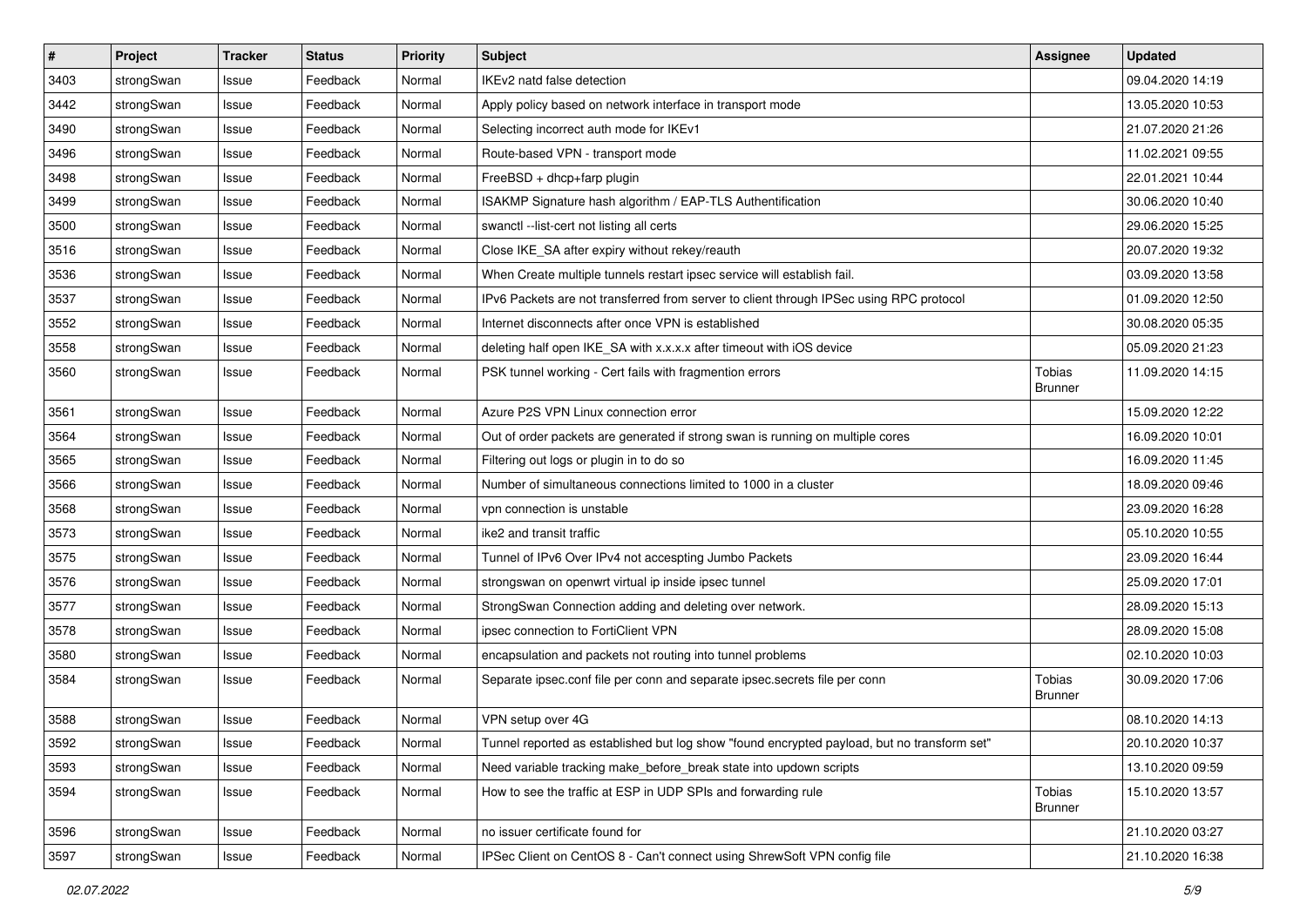| $\pmb{\#}$ | Project    | <b>Tracker</b> | <b>Status</b> | <b>Priority</b> | Subject                                                                                                                             | <b>Assignee</b>                 | <b>Updated</b>   |
|------------|------------|----------------|---------------|-----------------|-------------------------------------------------------------------------------------------------------------------------------------|---------------------------------|------------------|
| 3598       | strongSwan | Issue          | Feedback      | Normal          | swanctl on Windows: Support aborting execution                                                                                      |                                 | 19.10.2020 15:01 |
| 3603       | strongSwan | Issue          | Feedback      | Normal          | dns issue in config mode                                                                                                            |                                 | 20.10.2020 11:50 |
| 3604       | strongSwan | Issue          | Feedback      | Normal          | Email Notification on down status                                                                                                   |                                 | 21.10.2020 10:54 |
| 3606       | strongSwan | Issue          | Feedback      | Normal          | Using ipsec tunnel from "foreign" subnet                                                                                            | Noel Kuntze                     | 26.10.2020 12:23 |
| 3607       | strongSwan | Issue          | Feedback      | Normal          | statusall option reports transport established two or three times per IP at start-up                                                |                                 | 27.10.2020 16:48 |
| 3609       | strongSwan | Issue          | Feedback      | Normal          | Potential DNS server IP address conflicts                                                                                           |                                 | 26.10.2020 11:12 |
| 3610       | strongSwan | Issue          | Feedback      | Normal          | farp plugin conflicts with DHCP service                                                                                             |                                 | 26.10.2020 18:06 |
| 3611       | strongSwan | Issue          | Feedback      | Normal          | Unable to Send Traffic Using NAT on EC2 Instance                                                                                    |                                 | 27.10.2020 16:35 |
| 3614       | strongSwan | Issue          | Feedback      | Normal          | Certificate renewal for about to expire certificates                                                                                |                                 | 30.10.2020 13:30 |
| 3616       | strongSwan | Issue          | Feedback      | Normal          | With Strongswan 5.7.2, unique=never not allowing multiple clients to establish tunnels with same<br>identity                        |                                 | 05.11.2020 12:32 |
| 3617       | strongSwan | Issue          | Feedback      | Normal          | full-offload swanctl.conf                                                                                                           |                                 | 03.11.2020 17:24 |
| 3618       | strongSwan | Issue          | Feedback      | Normal          | Use side-band to configure strongswan's                                                                                             |                                 | 09.11.2020 10:38 |
| 3620       | strongSwan | Issue          | Feedback      | Normal          | L2TP/IPSEC ipsec.conf setting                                                                                                       | <b>Tobias</b><br><b>Brunner</b> | 12.11.2020 10:14 |
| 3625       | strongSwan | Issue          | Feedback      | Normal          | Always on VPN when the client is on the same LAN as the VPN server                                                                  |                                 | 10.11.2020 18:45 |
| 3628       | strongSwan | Issue          | Feedback      | Normal          | Constant `retransmit` while establishing CHILD_SA                                                                                   |                                 | 16.11.2020 10:14 |
| 3629       | strongSwan | Issue          | Feedback      | Normal          | IPSec enc only on specific dport/proto                                                                                              |                                 | 16.11.2020 10:04 |
| 3630       | strongSwan | Issue          | Feedback      | Normal          | The certificate is loaded but not used.                                                                                             |                                 | 18.11.2020 10:29 |
| 3636       | strongSwan | Issue          | Feedback      | Normal          | Tor behind VPN                                                                                                                      | Tobias<br><b>Brunner</b>        | 23.11.2020 14:09 |
| 3640       | strongSwan | Issue          | Feedback      | Normal          | Problem surfing via VPN form Android APK on a sepcific Mobile Operator                                                              |                                 | 26.11.2020 11:43 |
| 3642       | strongSwan | Issue          | Feedback      | Normal          | How to distinguish encapsulated packets from different interfaces                                                                   |                                 | 30.11.2020 09:38 |
| 3643       | strongSwan | Issue          | Feedback      | Normal          | Strongswan and FRR NHRP                                                                                                             |                                 | 01.12.2020 10:55 |
| 3647       | strongSwan | Issue          | Feedback      | Normal          | Is it possible to receive INTERNAL_IP4_SUBNET attributes in updown scripts                                                          |                                 | 02.12.2020 17:06 |
| 3650       | strongSwan | Issue          | Feedback      | Normal          | HA behaves very strange                                                                                                             |                                 | 04.12.2020 08:53 |
| 3652       | strongSwan | Issue          | Feedback      | Normal          | In strongswan ipsec.conf, how to set the "ike" parameters so that it can support all hash Algorithm<br>and DH group server support? |                                 | 08.12.2020 12:35 |
| 3654       | strongSwan | Issue          | Feedback      | Normal          | The L2tp/ipsec tunnel interface will not be delete when the connect abnormal interrupt.                                             |                                 | 08.12.2020 12:24 |
| 3662       | strongSwan | Issue          | Feedback      | Normal          | unamed session                                                                                                                      |                                 | 04.01.2021 11:32 |
| 3663       | strongSwan | Issue          | Feedback      | Normal          | Multiple ways to end up with duplicate / redundant child SA entries                                                                 |                                 | 06.01.2021 16:15 |
| 3665       | strongSwan | Issue          | Feedback      | Normal          | When there is data flow, the VPN tunnel will not automatically connect                                                              | Tobias<br><b>Brunner</b>        | 05.01.2021 16:26 |
| 3668       | strongSwan | Issue          | Feedback      | Normal          | Configuring the strongSwan Helm chart on openshift                                                                                  | Tobias<br><b>Brunner</b>        | 07.01.2021 16:33 |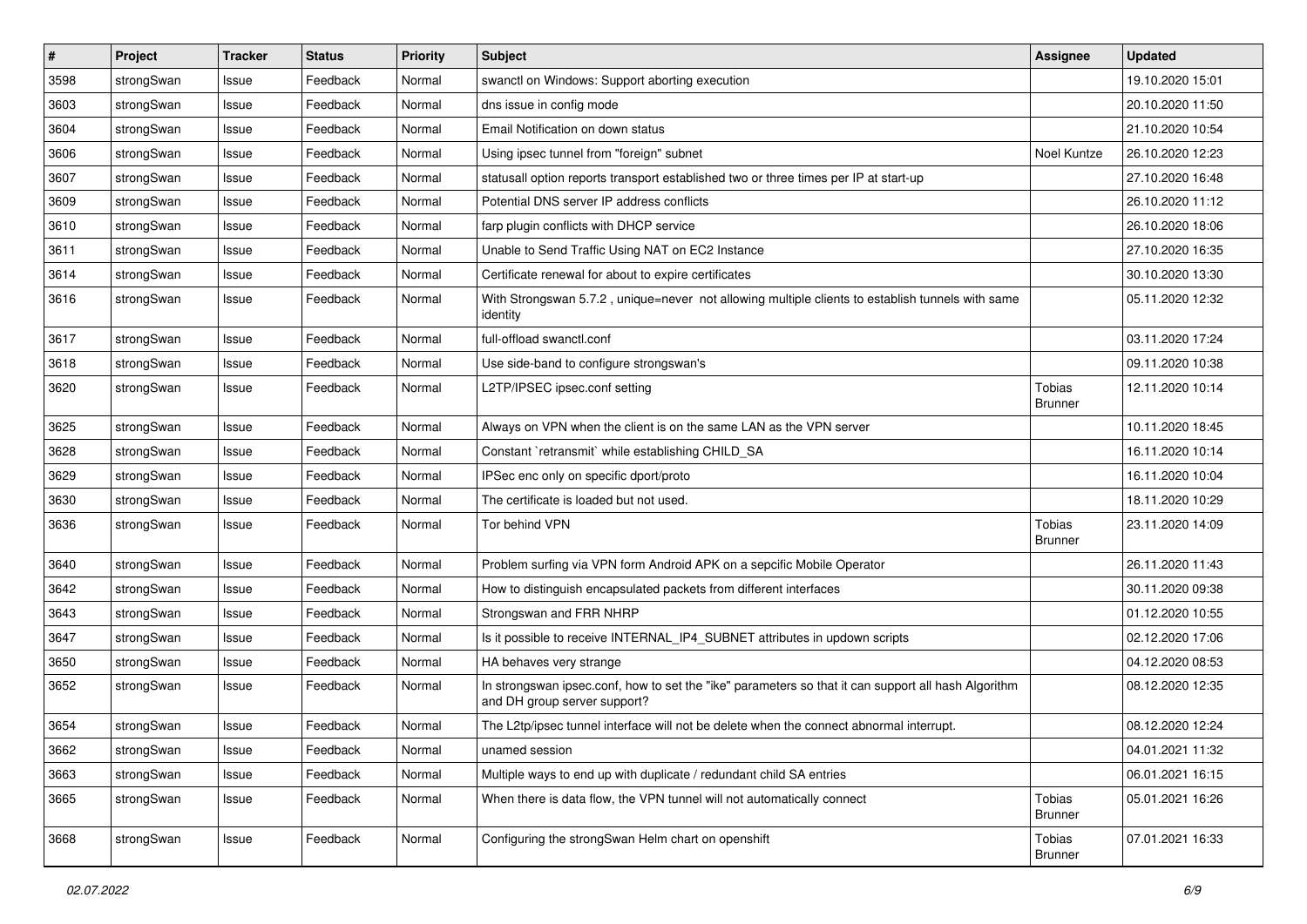| $\sharp$ | Project    | <b>Tracker</b> | <b>Status</b> | <b>Priority</b> | <b>Subject</b>                                                                      | <b>Assignee</b>          | <b>Updated</b>   |
|----------|------------|----------------|---------------|-----------------|-------------------------------------------------------------------------------------|--------------------------|------------------|
| 3669     | strongSwan | Issue          | Feedback      | Normal          | Failed connection to IKE_SA (Checkpoint Server)                                     |                          | 08.01.2021 17:58 |
| 3670     | strongSwan | Issue          | Feedback      | Normal          | Can routing rules be changed without terminating and re-initiating the tunnel       |                          | 12.08.2021 14:29 |
| 3671     | strongSwan | Issue          | Feedback      | Normal          | Windows client failed with 13843 against Strongswan via SQL backend                 |                          | 13.01.2021 14:43 |
| 3672     | strongSwan | Issue          | Feedback      | Normal          | ESP connection over IPv6                                                            |                          | 14.01.2021 17:04 |
| 3673     | strongSwan | Issue          | Feedback      | Normal          | IKEv2/IPSec MSCHAPv2 fails on Android 11 (API 30).                                  | Tobias<br><b>Brunner</b> | 17.01.2021 07:25 |
| 3678     | strongSwan | Issue          | Feedback      | Normal          | IKE authentication credentials are unacceptable - Ubuntu Server - Windows 10 client |                          | 19.01.2021 18:29 |
| 3680     | strongSwan | Issue          | Feedback      | Normal          | How to unload a paritcular certificate from strongswan.                             | Tobias<br><b>Brunner</b> | 27.01.2021 09:28 |
| 3682     | strongSwan | Issue          | Feedback      | Normal          | Is there a way to mark special case traffic bypass the traffic selectors?           |                          | 03.02.2021 16:44 |
| 3683     | strongSwan | Issue          | Feedback      | Normal          | IKEV2 connection fail to rekey process                                              |                          | 28.01.2021 13:25 |
| 3685     | strongSwan | Issue          | Feedback      | Normal          | giving up after 5 retransmits                                                       |                          | 03.02.2021 16:59 |
| 3686     | strongSwan | Issue          | Feedback      | Normal          | Site to clients IPsec and private IP                                                |                          | 04.02.2021 11:11 |
| 3687     | strongSwan | Issue          | Feedback      | Normal          | Strongswan ipsec do not forward package to host                                     |                          | 02.02.2021 14:40 |
| 3692     | strongSwan | Issue          | Feedback      | Normal          | Failing IPsec Phase 2 connection between Centos 7 VPS and Cisco ASA5540             |                          | 04.02.2021 16:29 |
| 104      | strongSwan | Feature        | Feedback      | Normal          | Postgresql Db Support                                                               |                          | 04.09.2019 10:05 |
| 162      | strongSwan | Feature        | Feedback      | Normal          | Submit ClusterIP patches mainline                                                   |                          | 14.12.2015 20:43 |
| 243      | strongSwan | Feature        | Feedback      | Normal          | Configure routing table in peer                                                     | Tobias<br><b>Brunner</b> | 23.05.2013 20:03 |
| 268      | strongSwan | Feature        | Feedback      | Normal          | support for ssh keypairs in strongswan network-manager plugin                       | Tobias<br>Brunner        | 19.02.2014 15:13 |
| 309      | strongSwan | Feature        | Feedback      | Normal          | Problem with Network Aliases for charon.interfaces_ignore and charon.interfaces_use | Tobias<br><b>Brunner</b> | 21.03.2013 19:32 |
| 420      | strongSwan | Feature        | Feedback      | Normal          | Add more of the verbs that were supported by pluto to the updown plugin             | Tobias<br><b>Brunner</b> | 11.10.2013 07:56 |
| 693      | strongSwan | Feature        | Feedback      | Normal          | Time policy for roadwarrior                                                         | Tobias<br><b>Brunner</b> | 02.09.2014 11:06 |
| 960      | strongSwan | Feature        | Feedback      | Normal          | Raise ALERT_PROPOSAL_MISMATCH_IKE in IKE V1                                         | Martin Willi             | 30.08.2017 09:05 |
| 1000     | strongSwan | Feature        | Feedback      | Normal          | Raise ALERT_TS_MISMATCH in IKE V1                                                   |                          | 09.09.2015 12:47 |
| 1008     | strongSwan | Feature        | Feedback      | Normal          | FARP for IPv6                                                                       |                          | 14.12.2015 20:59 |
| 1079     | strongSwan | Feature        | Feedback      | Normal          | Future Plans for firwall configuration equivalent under FreeBSD                     |                          | 21.08.2015 15:58 |
| 1082     | strongSwan | Feature        | Feedback      | Normal          | Framed-Route to set leftsubnet                                                      |                          | 07.10.2016 10:02 |
| 1253     | strongSwan | Feature        | Feedback      | Normal          | Strongswan doesn't support CA bundles                                               |                          | 19.01.2016 11:23 |
| 1482     | strongSwan | Feature        | Feedback      | Normal          | Allow changing init_limit_half_open etc. at runtime by reloading strongswan.conf    |                          | 26.05.2016 14:49 |
| 1506     | strongSwan | Feature        | Feedback      | Normal          | Enhance DoS protection to deny users that failed Authentication                     |                          | 17.06.2016 14:31 |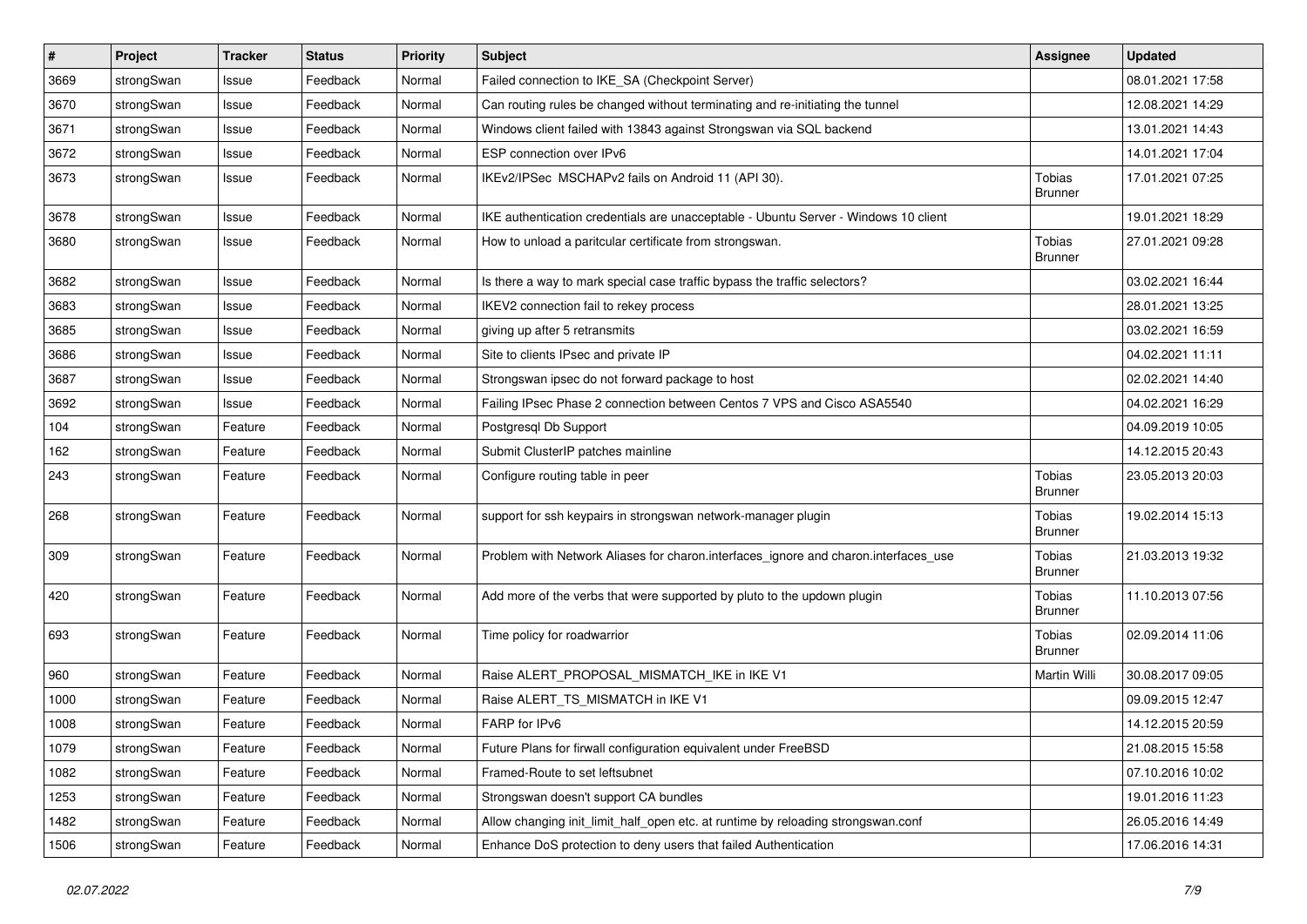| $\sharp$ | Project    | <b>Tracker</b> | <b>Status</b> | <b>Priority</b> | <b>Subject</b>                                                                                                          | <b>Assignee</b>          | <b>Updated</b>   |
|----------|------------|----------------|---------------|-----------------|-------------------------------------------------------------------------------------------------------------------------|--------------------------|------------------|
| 1559     | strongSwan | Feature        | Feedback      | Normal          | Expose received XAUTH/EAP username/password prompts via VICI, send secrets via VICI on<br>prompt                        |                          | 09.05.2017 16:28 |
| 2095     | strongSwan | Feature        | Feedback      | Normal          | Support liveness check in Strongswan                                                                                    |                          | 31.05.2017 00:56 |
| 2165     | strongSwan | Feature        | Feedback      | Normal          | missing LIBRESSL_VERSION_NUMBER support                                                                                 |                          | 03.11.2016 09:23 |
| 2185     | strongSwan | Feature        | Feedback      | Normal          | INTERNAL_IP4_SUBNET Attribute Support in Android Client                                                                 |                          | 10.12.2016 01:14 |
| 2202     | strongSwan | Feature        | Feedback      | Normal          | Radius NAS IP to be specified                                                                                           |                          | 18.01.2017 17:58 |
| 2307     | strongSwan | Feature        | Feedback      | Normal          | Permit installation of trap policy for CHILD_SA configurations with unset local_addrs                                   |                          | 26.04.2017 15:04 |
| 2495     | strongSwan | Feature        | Feedback      | Normal          | LibreSSL Plugin                                                                                                         |                          | 13.12.2017 09:29 |
| 2668     | strongSwan | Feature        | Feedback      | Normal          | UE shall include the DEVICE_IDENTITY Notify payload                                                                     |                          | 22.05.2018 13:48 |
| 2729     | strongSwan | Feature        | Feedback      | Normal          | Does Swanctl provide the same option as Ipsec with the rightID using a %?                                               |                          | 20.09.2018 17:37 |
| 2793     | strongSwan | Feature        | Feedback      | Normal          | Remote identity with certificate                                                                                        |                          | 15.10.2018 10:20 |
| 2814     | strongSwan | Feature        | Feedback      | Normal          | Force Keepalive Packets if There is no NAT                                                                              |                          | 29.10.2018 15:47 |
| 2972     | strongSwan | Feature        | Feedback      | Normal          | how to add X509v3 Key Usage: Key Encipherment                                                                           |                          | 13.03.2019 13:59 |
| 3104     | strongSwan | Feature        | Feedback      | Normal          | EAP-RADIUS: binding address feature for routers with multiple interfaces connected to LAN.                              |                          | 17.06.2021 02:26 |
| 3135     | strongSwan | Feature        | Feedback      | Normal          | Android client - settings for connection re-try                                                                         |                          | 12.08.2019 16:32 |
| 3162     | strongSwan | Feature        | Feedback      | Normal          | Strongswan Android support for default DNS suffixes (UNITY_DEF_DOMAIN flag)                                             |                          | 29.08.2019 10:29 |
| 3422     | strongSwan | Feature        | Feedback      | Normal          | Allow multiple local.id to be specified in a single connection?                                                         |                          | 23.04.2020 13:19 |
| 3653     | strongSwan | Feature        | Feedback      | Normal          | Is there any possibility to pass any non-standard parameters for tunnels (ike or child sa) for use by<br>custom plugin? |                          | 08.12.2020 11:03 |
| 3689     | strongSwan | Feature        | Feedback      | Normal          | Auto-connect on Wi-Fi network.                                                                                          |                          | 03.02.2021 16:32 |
| 302      | strongSwan | <b>Bug</b>     | Feedback      | Normal          | No matching outbound IPsec policy                                                                                       | Tobias<br>Brunner        | 01.03.2013 12:19 |
| 456      | strongSwan | <b>Bug</b>     | Feedback      | Normal          | StrongSwan client for OS X crashes                                                                                      | Martin Willi             | 21.03.2014 12:16 |
| 1068     | strongSwan | Bug            | Feedback      | Normal          | strongswan 5.3.2 and IKEv1 in transport mode causes NO_PROPOSAL_CHOSEN error                                            |                          | 26.01.2018 13:30 |
| 2273     | strongSwan | <b>Bug</b>     | Feedback      | Normal          | Unable to install strongswan client helper on OSX El Capitan                                                            |                          | 10.03.2017 15:34 |
| 3285     | strongSwan | <b>Bug</b>     | Feedback      | Normal          | Virtual IPs on FreeBSD cannot set IPv6 addresses                                                                        |                          | 02.11.2021 11:04 |
| 3341     | strongSwan | Bug            | Feedback      | Normal          | Application Icon missing on firestick 4K                                                                                | Tobias<br><b>Brunner</b> | 20.02.2020 09:31 |
| 38       | strongSwan | Feature        | <b>New</b>    | Low             | OCSP in IKE payload, RFC4806                                                                                            |                          | 19.12.2014 14:20 |
| 368      | strongSwan | Feature        | New           | Low             | Add support for UNITY_DEF_DOMAIN mode config and pass domain to resolvconf                                              |                          | 27.07.2013 01:25 |
| 2727     | strongSwan | Feature        | New           | Low             | single pair of selectors per CHILD SA                                                                                   |                          | 23.08.2018 12:08 |
| 2854     | strongSwan | Feature        | New           | Low             | Srongswan doesn't sending RADIUS Accounting-On/Off on start up / shutdown                                               |                          | 10.12.2018 10:19 |
| 3244     | strongSwan | Feature        | New           | Low             | eap-peap on android                                                                                                     |                          | 04.11.2019 10:17 |
| 3456     | strongSwan | Feature        | New           | Low             | move to github/gitlab                                                                                                   |                          | 22.05.2020 12:27 |